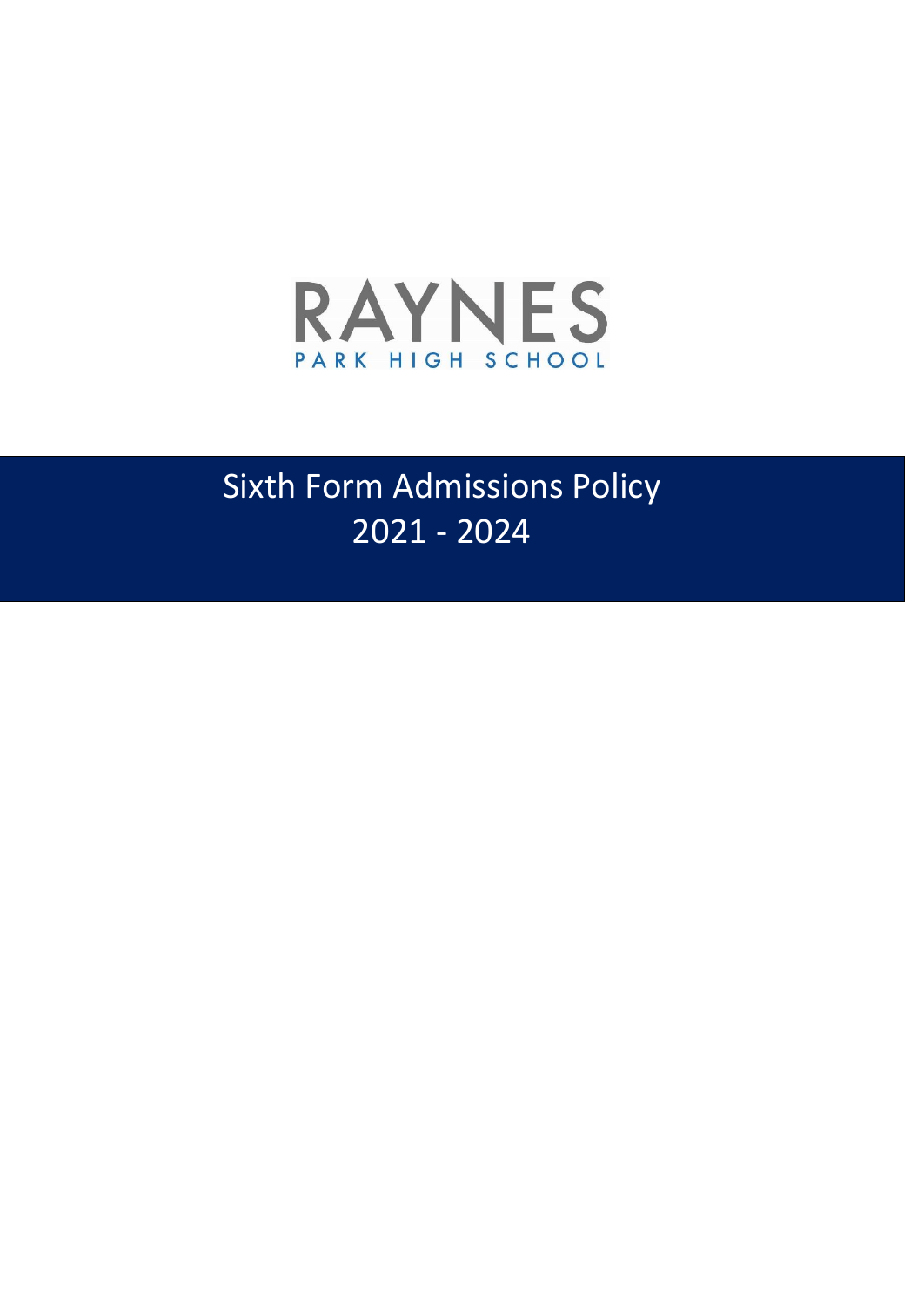# **(1) FOR A PLACE IN THE SIXTH FORM**

The Governing Body of Raynes Park High School Sixth Form operates an Open Sixth Form, accepting both its own student (Internal) and those from other secondary schools (External).

The Sixth Form is a place of learning and a place of personal development. Students are provided with a first class experience as they develop into young adults and prepare for Higher Education or the world of work. With greater flexibility and greater responsibility, students are expected to act as positive role models for younger students in the school so that they, in turn, also aspire to become part of the Sixth Form.

Students who wish to apply for a place available each year will need to fulfil the **General Conditions of Entry** together with the **Minimum Academic Requirements** shown below. All Year 11 students who wish to stay at Raynes Park will be able to continue into the Sixth Form, subject to meeting the entry criteria and their course requirements. We will offer advice, guidance and support to all of our students to ensure that they are able to make informed choices about their post 16 education.

A minimum of 20 places will be allocated to external applicants. If there are insufficient internal applicants who meet the entry requirements, additional places may be available for external applicants.

In addition, up to 25 places in Year 12 and 25 places in Year 13 will be allocated to students applying through the Fulham Football Club Education Programme, of which up to 20 will be allocated to external applicants. These students will need to be accepted by Fulham Football Club via football trials as well as fulfilling the school's own requirements.

Students with an Education, Health and Care Plan requesting a place at Raynes Park High School Sixth Form will need to apply through their home borough's consultation process. Applications will be reviewed by the Governing Body and Headteacher who will decide whether we are able to meet the student's needs as outlined in the EHCP. In the case that we are able to meet the needs of the individual, students will be admitted to the Sixth Form providing they meet our entry requirements for study programmes. These students will be included within the admission number of the Sixth Form.

In the event of **Oversubscription** to the Sixth Form, priority will be given, in the following order, to:

- Looked After Children
- Students with a professionally supported medical or social need to attend this school
- Students with a sibling in the school on the date of enrolment
- Students living nearest the school measured by a straight line distance

A **Waiting List** will be established in the event of oversubscription. The oversubscription procedures above will also apply to the waiting list. It is the responsibility of students on the waiting list to ensure they are aware of, and available for, key dates including enrolment and the start of the school year. Raynes Park Sixth Form will inform, by letter, the status of applications on the waiting list.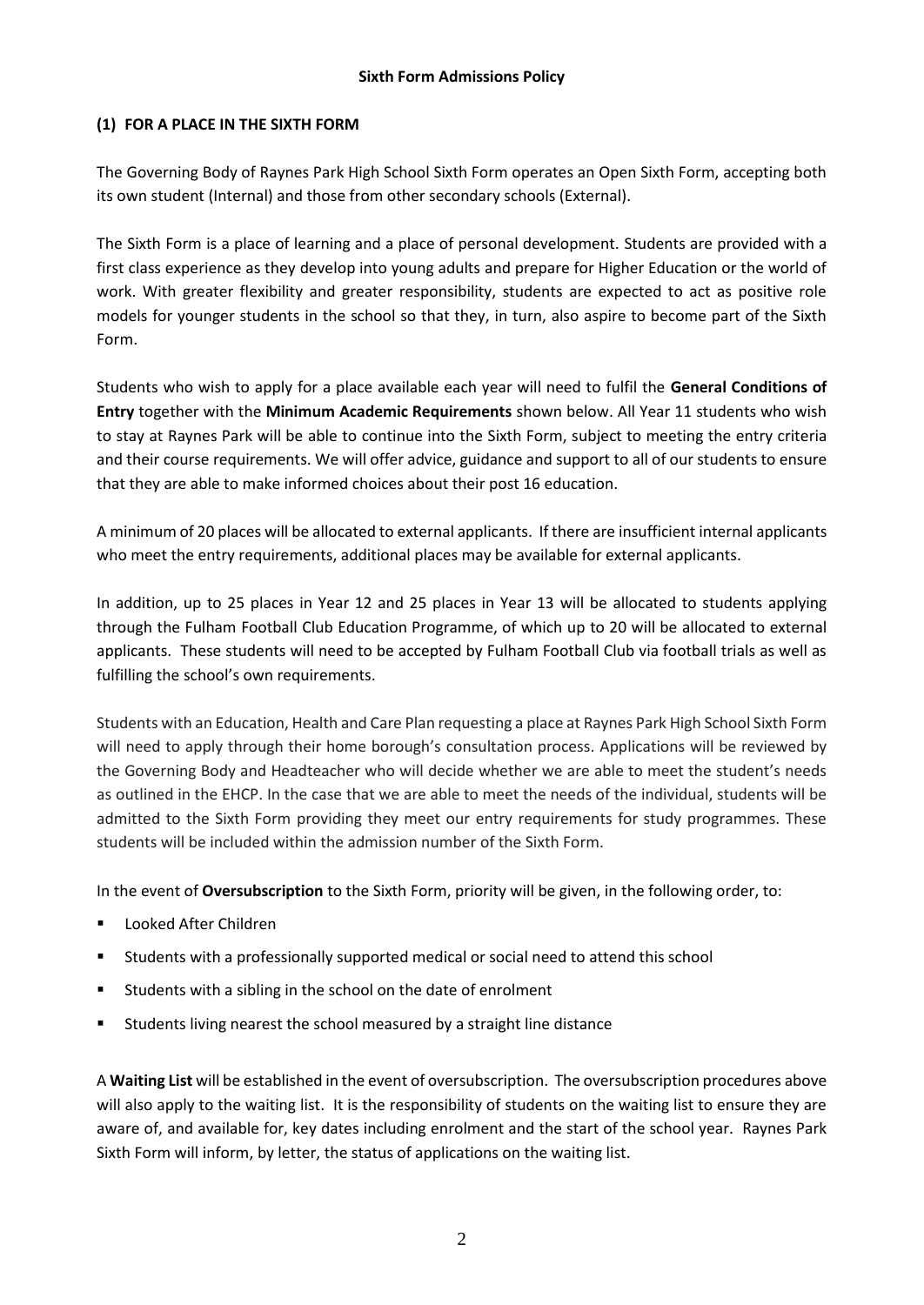## **(2) GENERAL CONDITIONS OF ENTRY**

Up to 240 places for Year 12 will be offered providing the following general conditions are met:

- Raynes Park High School is able to provide a suitable course. Suitability for a course will be judged by the Senior Leadership Team of Raynes Park High School.
- The applicant meets the **Minimum Academic Requirements** (which are the same for internal and external applicants)**.**
- The applicant is eligible for a full time course**.** A full time course consists of;
	- 3 or 4 A Levels/BTEC/Cambridge Nationals with additional learning (EPQ)
	- A minimum of 2 GCSE courses and 1 A Level/BTEC/Cambridge National level with additional learning.
- The student has not previously been Permanently Excluded from Raynes Park High School
- Admission is subject to receipt of a suitable character reference (where students are applying externally) followed by a successful admissions interview conducted by the Sixth Form team (this applies to both internal and external applicants)

# **(3) MINIMUM ACADEMIC REQUIREMENTS**

**The number and combination of Level 3 academic and vocational qualifications which a student will take will depend upon their GCSE results and their individual strengths and future aspirations.**

## **Level 3 Advanced Courses:**

 A minimum of 5 GCSEs at grade 9 - 5 or above in different subjects, including English and Maths, are required for a student to study A Level and Level 3 Vocational qualifications. A grade 6 or above is desirable for some subjects. Students will also have the option of studying the EPQ and a variety of enrichment activities along with a comprehensive programme of Careers Education, Information and **Training** 

## **Level 2 Courses:**

 A minimum of 4 GCSEs (or equivalent) at grade 3 or above, including a grade 3 in English and Maths, are required for a student to study GCSE/Level 2 BTEC qualifications if these are being offered

## **(4) PROGRESSION**

## The **General Conditions of Entry** continue to apply.

In exceptional circumstances the Senior Leadership Team may admit external applicants from other Sixth Forms but this is highly irregular. The decision to admit a Year 12 from another Sixth Form will take into account the specification and the structure of their previous course as being appropriate and transferable to A2/BTEC/Cambridge Nationals study at Raynes Park High School Sixth Form.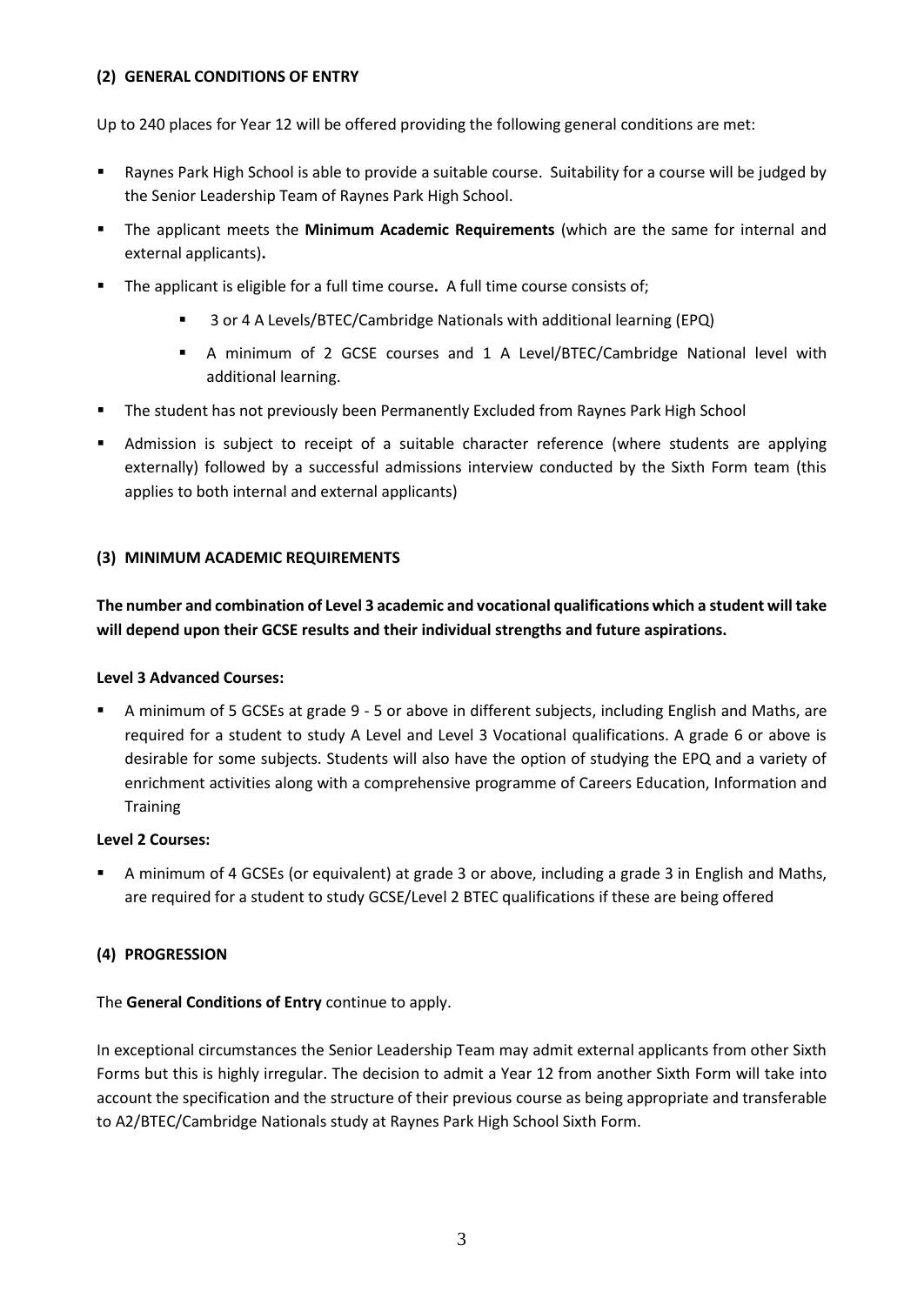## **Advanced level**

- A minimum of a D grade or Merit at AS/BTEC Level 3 this will be assessed through school based internal assessments. The school however reserves the right to withdraw progression to A2 if students have not met the requirements laid out in the Sixth Form Student Agreement.
- A full time course as laid out in the **General Conditions of Entry** may include a combination of A Level/BTEC/Cambridge National courses.

#### **Level 2 to Level 3**

- The entry criteria for Advanced level courses as set out in the **Minimum Academic Requirements**
- To achieve at least a **Merit** in any Level 2 courses taken

The Senior Leadership Team reserves the right to allow a student to progress at any level in **Exceptional Circumstances**. These **'exceptional circumstances'** are likely to include situations in which students achieve significantly less than their predicted grades at A Level/BTEC for reasons that were out of their control.

### **(5) AGE LIMITS**

- Students can only begin a course if they are under 19 years of age on the first day of term for the ensuing academic year. This means that students may start either Year 12, 13 but may not continue the course or start a subsequent year if they will then be 19 years of age at the start of the next year.
- Raynes Park High School Sixth Form is unable to admit external students into the Sixth Form if they have completed two years of Sixth Form education at another institution.

## **(6) ELIGIBILITY CRITERIA**

Entrance into the Sixth Form is subject to the regulations regarding nationality, residency status and eligibility for study in UK school Sixth Forms that apply at the time. Please note, following the UK's withdrawal from the EU on the 31<sup>st</sup> January 2021, funding regulations have changed and students who are nationals of the EU or EEA countries who enter the UK after 31<sup>st</sup> December 2020 do not automatically meet eligibility criteria.

Currently, students can be admitted into the Sixth Form if they are a British or Irish Citizen or have either indefinite leave to enter or remain (ILE/ILR) or have the right to abode in the UK as outlined in the Appendix.

The following students are also considered eligible (including those who may not have lived in the UK for the last 3 years):

- Students with refugee status (RS) or humanitarian protection (HP) or discretionary leave (DL) or exceptional leave to enter or remain (ELE/ELR)
- Students with recently settled status

In addition to the groups above, further eligibility criteria are also outlined in the Appendix.

In determining eligibility, we must also be satisfied that there is a reasonable likelihood that students will be able to complete their programme of study.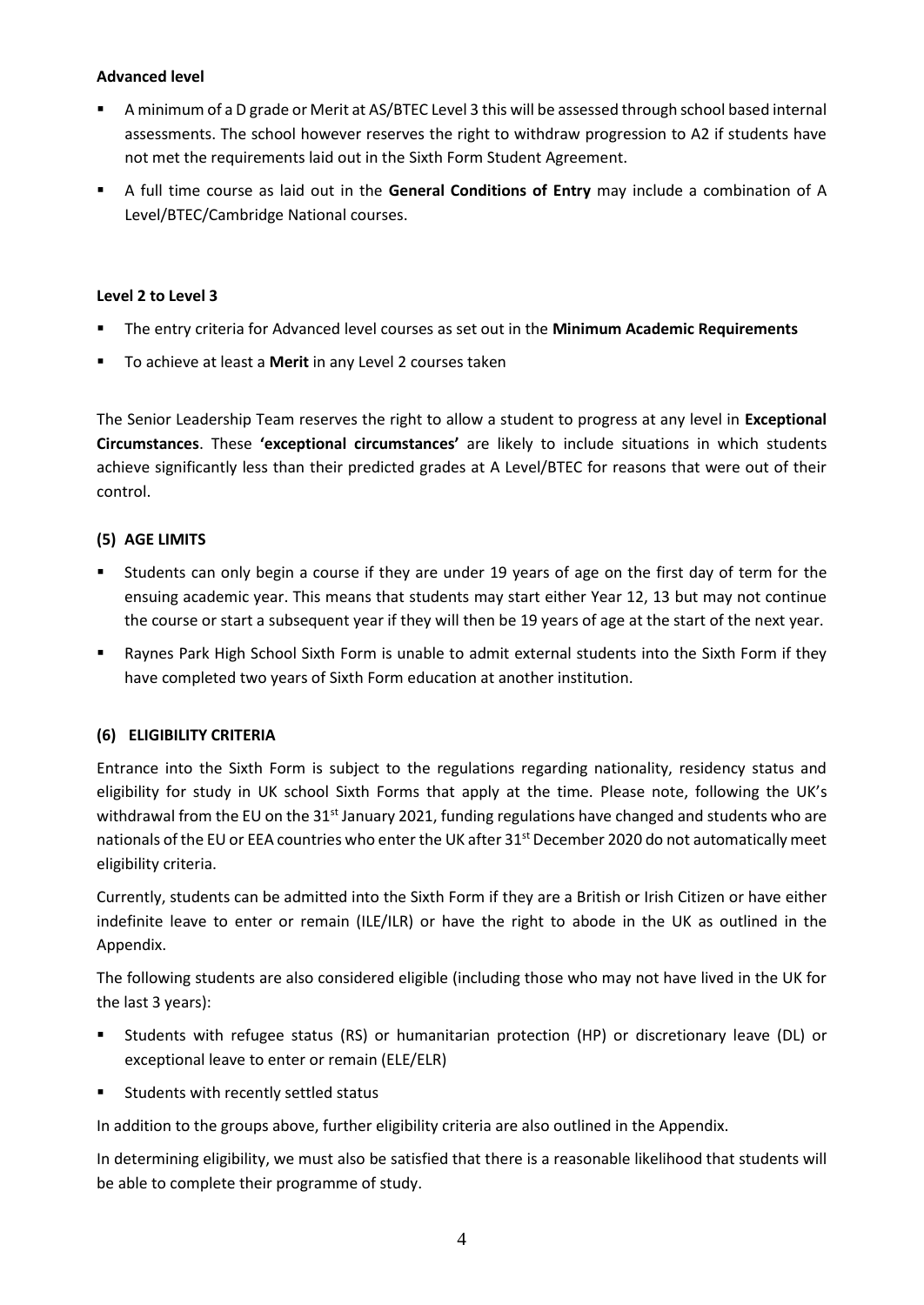Students who are classified as 'Overseas Learners' or who have 'Student Visas' cannot be admitted to the Sixth Form for funding reasons.

Raynes Park High School Sixth Form is unable to accept students on a fee-paying basis.

## **(7) CONFIRMATION OF PLACE**

All offers of places at Raynes Park High School Sixth Form are conditional on;

- All **General Conditions of Entry** and **Minimum Entry Criteria** (achieved GCSE/BTEC results) are met at the time of enrolment
- Successful completion of the 'Induction Period'. Students entering the Sixth Form are not considered to be on-roll until they have completed an induction period of 4 weeks starting the first day of the first term. This is to ensure that students are on suitable courses and that their approach suggests that they will be successful.
- Availability of places on appropriate courses at the time that a student enrols.

In the case of **Oversubscription** to a course priority will be given in the following order to;

- **Internal applicants**
- Applications received before the applications deadline
- Students completing A Levels/Level 3 qualifications
- Students with statements or recognised additional learning needs
- Students with the highest course entry criteria
- Course availability the Senior Leadership Team reserves the right to withdraw a course in the light of resource implications (for example, if only one or two students choose a particular option subject it is unlikely that the course will run).

#### **(8) THE APPLICATION PROCESS**

All prospective students are welcome to attend the Raynes Park High School Open Evening in the Autumn Term, where they will be able to meet staff and collect specific subject details.

Prospective students are then invited to make an application indicating their initial selection of courses, they will then be asked for interview.

All prospective students are treated equally and are offered an interview, on receipt of a suitable character reference, to ensure that they are matched to the courses that will most likely lead to their future success. The interview will be an opportunity for a prospective student to discuss suitable courses and engage with the concept of Post-16 education at Raynes Park High School Sixth Form. This is an opportunity for the prospective student to express his or her preference and discuss the potential advantages and disadvantages of specific combinations of subjects.

Provided the applicant meets the General Conditions of Entry and the Minimum Academic Requirements (teacher predicted grades), a provisional offer will be made which lays down the conditions of entry.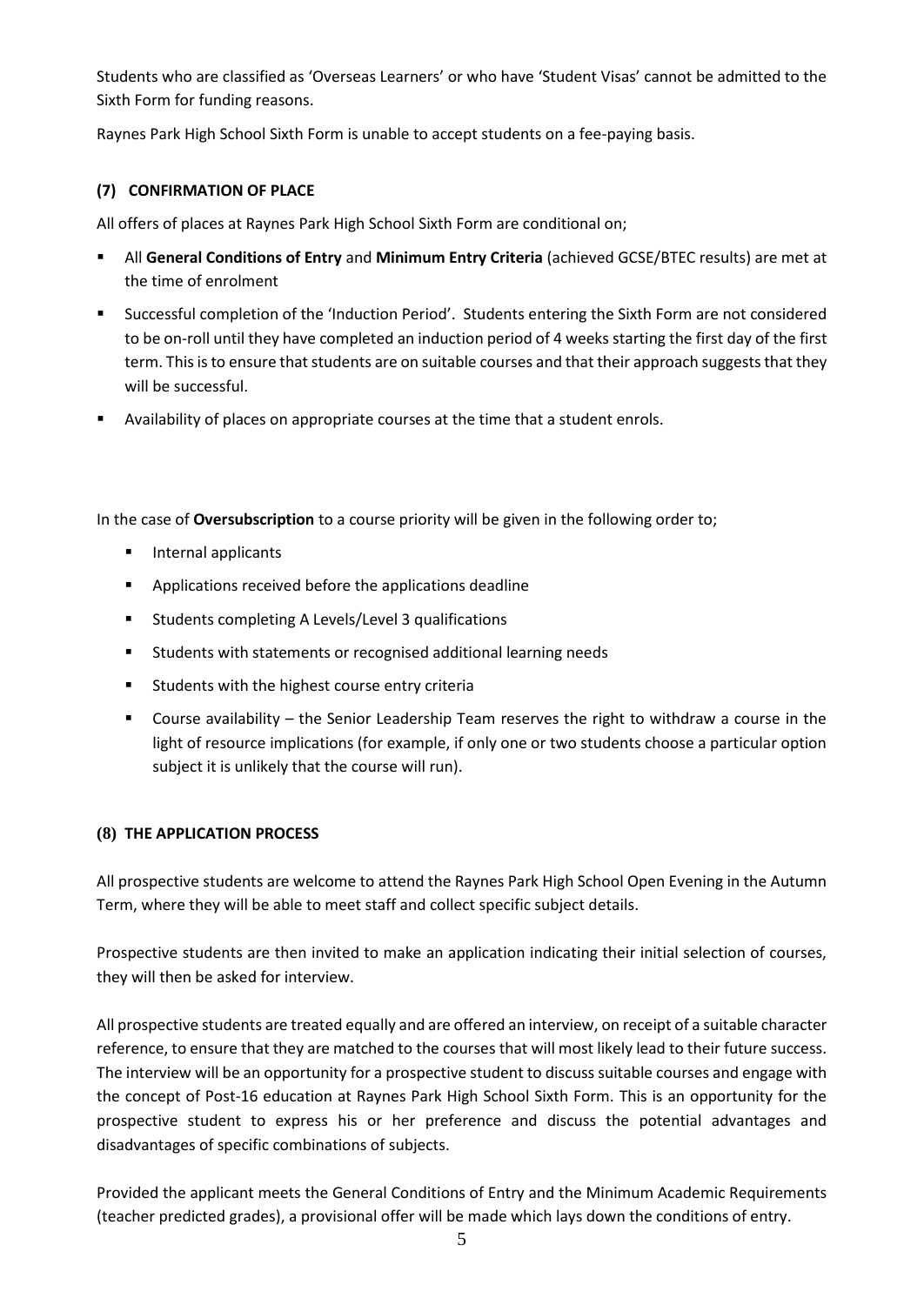Once GCSE results are known, those applicants who have met the minimum academic requirements will have their provisional offer confirmed. Acceptance of the offer must be confirmed by the date specified in the offer letter or during the formal enrolment process otherwise the place will be withdrawn.

Additional information concerning the Applications process including a dates timeline is available.

# **(9) APPEALS**

Unsuccessful applicants will be offered a right of appeal.

Stage One: The applicant will have the right to appeal to the Headteacher within 5 working days of receipt of the correspondence informing them of the decision not to offer them a place. The Headteacher will investigate the application and inform the student of the result of the appeal within 10 working days of receipt of the appeal letter.

Stage Two: A second appeal may be made to the Governing body within 5 working days of receipt of the letter confirming the result of the initial appeal. The Governing body, overseen by the Chair of Governors, will investigate the application and inform the student of the result of the appeal within 10 working days of receipt of the appeal letter.

Stage Three: A third appeal may be lodged with the Local Authority of Merton.